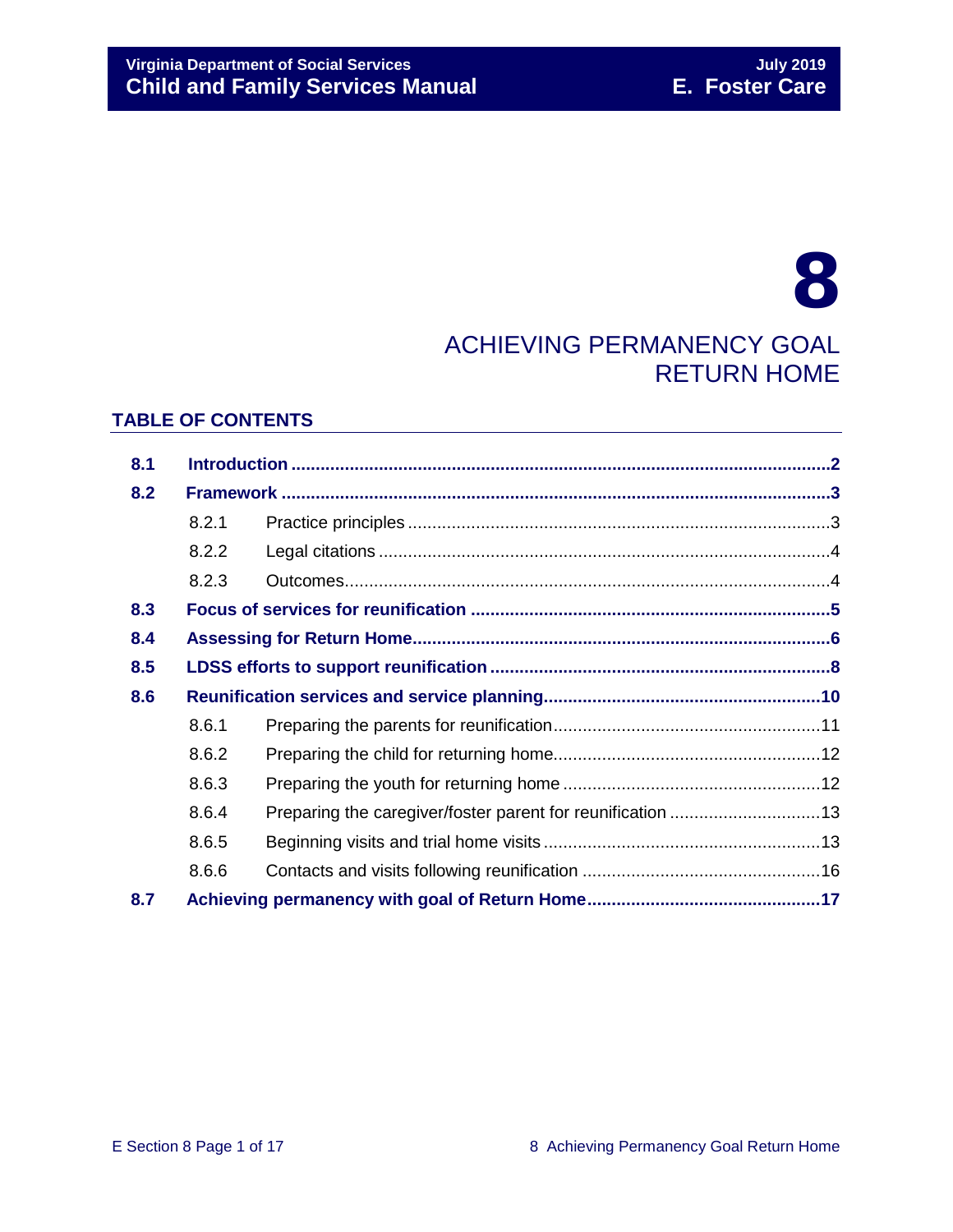# 8 ACHIEVING PERMANENCY GOAL RETURN HOME

# <span id="page-1-0"></span>**8.1 Introduction**

Return Home shall be the primary goal for all children in foster care. Permanency is achieved under this goal by returning the child and transferring legal custody to the birth parent(s) (regardless of the circumstances at the time of removal) or prior custodians when it can be safely accomplished. Reunification is the planned process of safely reconnecting children to their families and their communities. The service worker shall make reasonable efforts to return the child to his parents or prior custodians within the shortest practicable time (§ [16.1-281 B\)](http://law.lis.virginia.gov/vacode/16.1-281/).

While the service worker works to reunify the child with the family, the service worker should develop a concurrent permanency plan of adoption or transfer of custody to a relative at the same time. Pursuing concurrent, rather than sequential, permanency options leads to more timely permanency decisions for the child.

Any and all necessary services are provided to implement this goal until:

- The family has stabilized, the child is returned home, and the court case is dismissed; or
- The worker has documented that the conditions that necessitated the original removal have not been corrected although sufficient time and services have been provided, and another permanency goal is approved.

Exceptions to return/reunification as the initial permanency goal are:

- Voluntary relinquishment of parental rights by all parents (natural, legal, putative, and alleged);
- A petition for termination of parental rights has been filed on the parent(s); or
- The court has found that reasonable efforts to reunite are not required.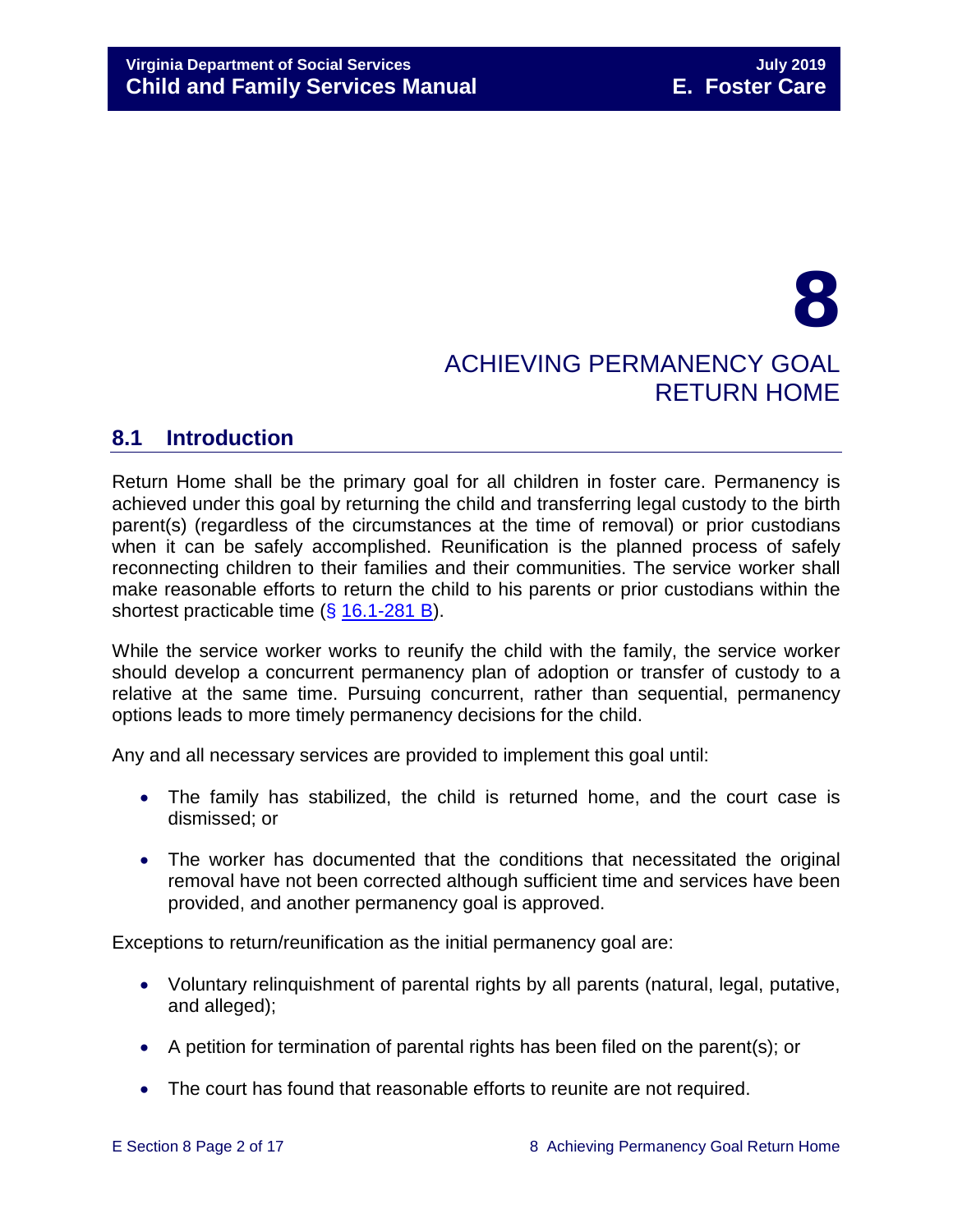# <span id="page-2-0"></span>**8.2 Framework**

LDSS shall meet federal and state legal requirements and should use sound practice principles to achieve desired outcomes and to guide decision making in achieving the permanency goal of return home for the child.

# <span id="page-2-1"></span>**8.2.1 Practice principles**

Four fundamental principles in Virginia's Children's Services System Practice Model provide the philosophical basis and guide practice for decision making in selecting permanency goals.

#### **First, we believe that all children and communities deserve to be safe.**

- Safety comes first. Every child has the right to live in a safe home, attend a safe school, and live in a safe community. Ensuring safety requires a collaborative effort among family, agency staff, and the community
- Participation of parents, children, extended family, and community stakeholders is a necessary component in assuring safety.

#### **Second, we believe in family, child, and youth-driven practice.**

- Children and families will be treated with dignity and respect. The voices of children, youth, and parents are heard, valued, and considered in the decision making regarding safety, permanency, and well-being, as well as in service and educational planning and in placement decisions.
- Each individual's right to self-determination will be respected within the limits of established community standards and laws.
- Family members are the experts about their own families. It is our responsibility to understand children, youth, and families within the context of their own family rules, traditions, history, and culture.
- We engage families in a deliberate manner. Through collaboration with families, we develop and implement creative, individual solutions that build on their strengths to meet their needs. Engagement is the primary door through which we help youth and families make positive changes.

## **Third, we believe that children do best when raised in families.**

- Children should be reared by their families whenever possible.
- Keeping children and families together and preventing entry into any type of out of home placement is the best possible use of resources.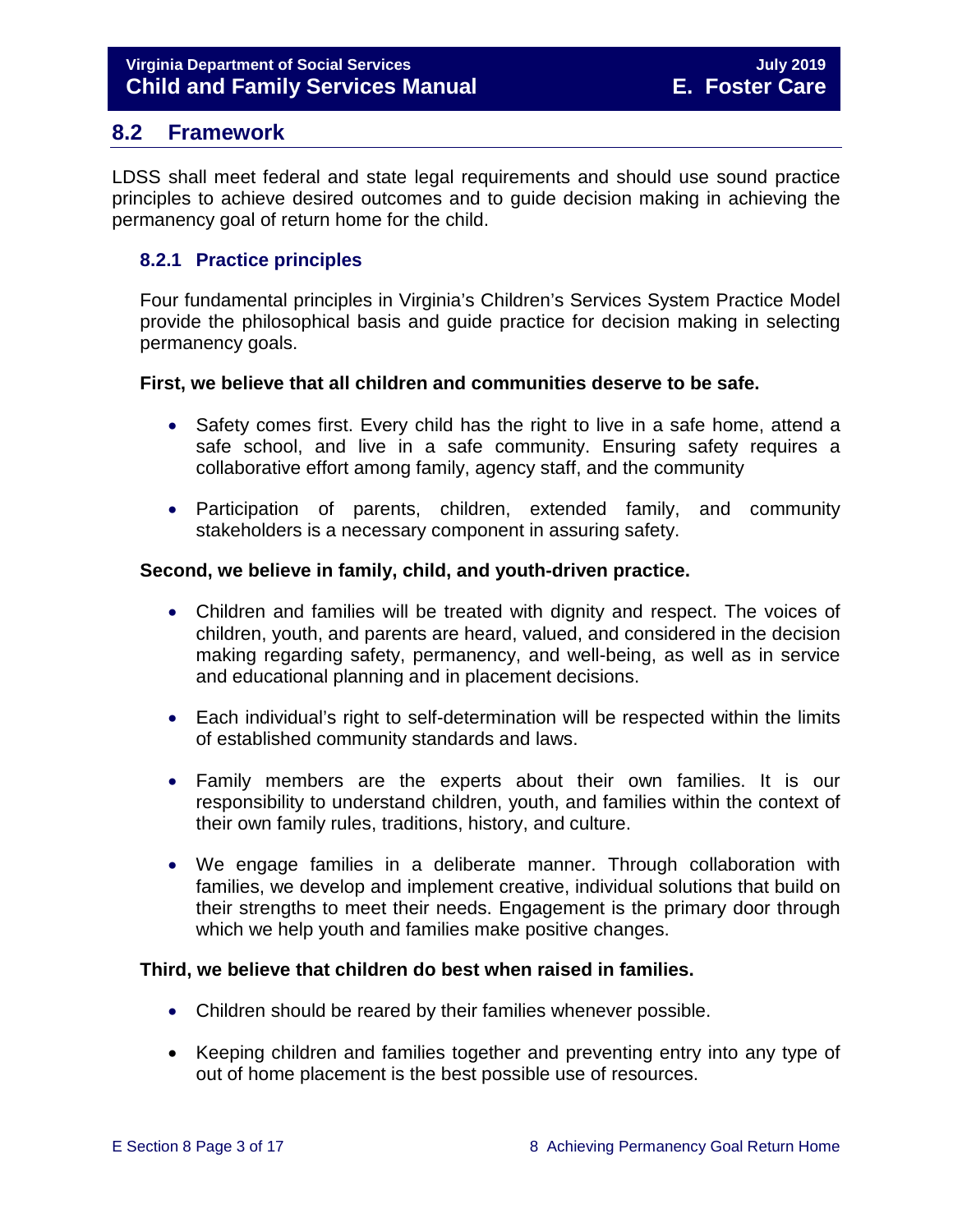- Children are best served when we provide their families with the supports necessary to raise them safely. Services to preserve the family unit and prevent family disruption are family-focused, child- centered, and communitybased.
- People can and do make positive changes. The past does not necessarily limit their potential.

#### **Fourth, we believe that all children and youth need and deserve a permanent family.**

• Permanency is best achieved through a legal relationship such as parental custody, adoption, kinship care or guardianship. Placement stability is not permanency.

## <span id="page-3-0"></span>**8.2.2 Legal citations**

The legal framework and specific requirements for achieving the permanency goal of Return Home are delineated in federal and state law. See the law for the complete language by clicking on the citation.

- **Provide child welfare services to return children to their families**
	- $\circ$  § [63.2-319](http://law.lis.virginia.gov/vacode/63.2-319/)
	- **Permissible goals in foster care plan** 
		- $\circ$  § [63.2-906](http://law.lis.virginia.gov/vacode/63.2-906/)
- **Child's health and safety paramount concern; plan to return child to birth parents or prior custodians**
	- o [The Adoption and Safe Families Act of 1997;](http://www.nicwa.org/law/asfa/ASFAII.pdf) Public Law 105-89
	- o § [16.1-281](http://law.lis.virginia.gov/vacode/16.1-281/)
	- **Petition to achieve the permanency goal** 
		- o § [16.1-282.1](http://law.lis.virginia.gov/vacode/16.1-282.1/)

#### <span id="page-3-1"></span>**8.2.3 Outcomes**

LDSS shall strive to achieve the following permanency outcomes required in the federal Child and Family Services Review:

#### **Outcome 1: Children have permanency and stability in their living situation.**

• More children leave foster care and achieve permanency.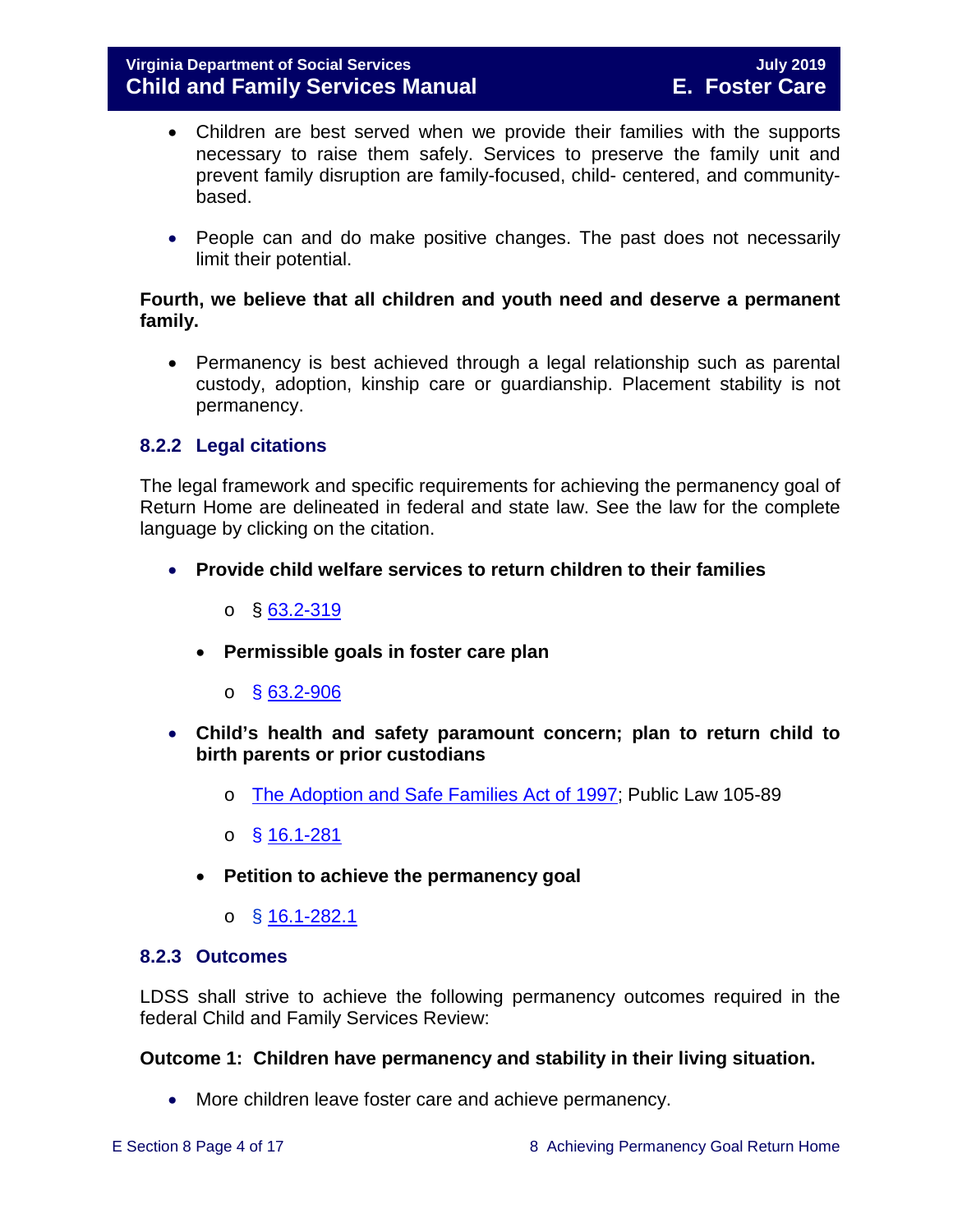- More children are reunified with their family.
- Children achieve permanency with increased timeliness.
- Children achieve permanency with shorter lengths of stay in foster care.
- Fewer children re-enter foster care.

# <span id="page-4-0"></span>**8.3 Focus of services for reunification**

All services are intended to support the family's ability to safely and in a timely fashion have their child returned home and resume legal custody of the child. Service workers shall:

- Provide services immediately and based on a comprehensive child and family assessment with the child and family to alleviate the conditions that brought the child into foster care.
- Provide services to both parents, regardless of the circumstances at the time of removal.
- Monitor implementation of the services outlined in the foster care plan, modifying or changing the plan as needed. Discuss the services with the family regularly to ensure understanding, cooperation, and progress. The discussion will also provide an ongoing and continuing evaluation of the child's and family's needs and capabilities throughout service provision. When risk to the child is relevant, assess risk on an ongoing basis.
- Facilitate involvement of family members through Family Partnership Meetings (FPM) when needed, through regular and frequent visitation with the child, and shared decision making on behalf of the child.
- Arrange visitation with the family immediately upon the child's entry into care unless disallowed by court order. The initial visit should occur **within five (5) days** of placement and subsequent visits should be as often as possible in order to build and maintain the parent-child relationship. In some cases, visitation may serve to build a relationship if one parent had little or no involvement with the child prior to the removal. Visitation should occur at least weekly.
- Develop a visitation or communication plan between siblings **within five (5) days** of placement if they are placed separately. The visitation or communication plan should address who is responsible for ensuring the visitation or communication occurs and limitations on the visit or communication. Visits or communications should include face-to-face visits, telephone calls, email correspondence, and any other form of communication available to the children. The visitation plan should include twice monthly contact at a minimum.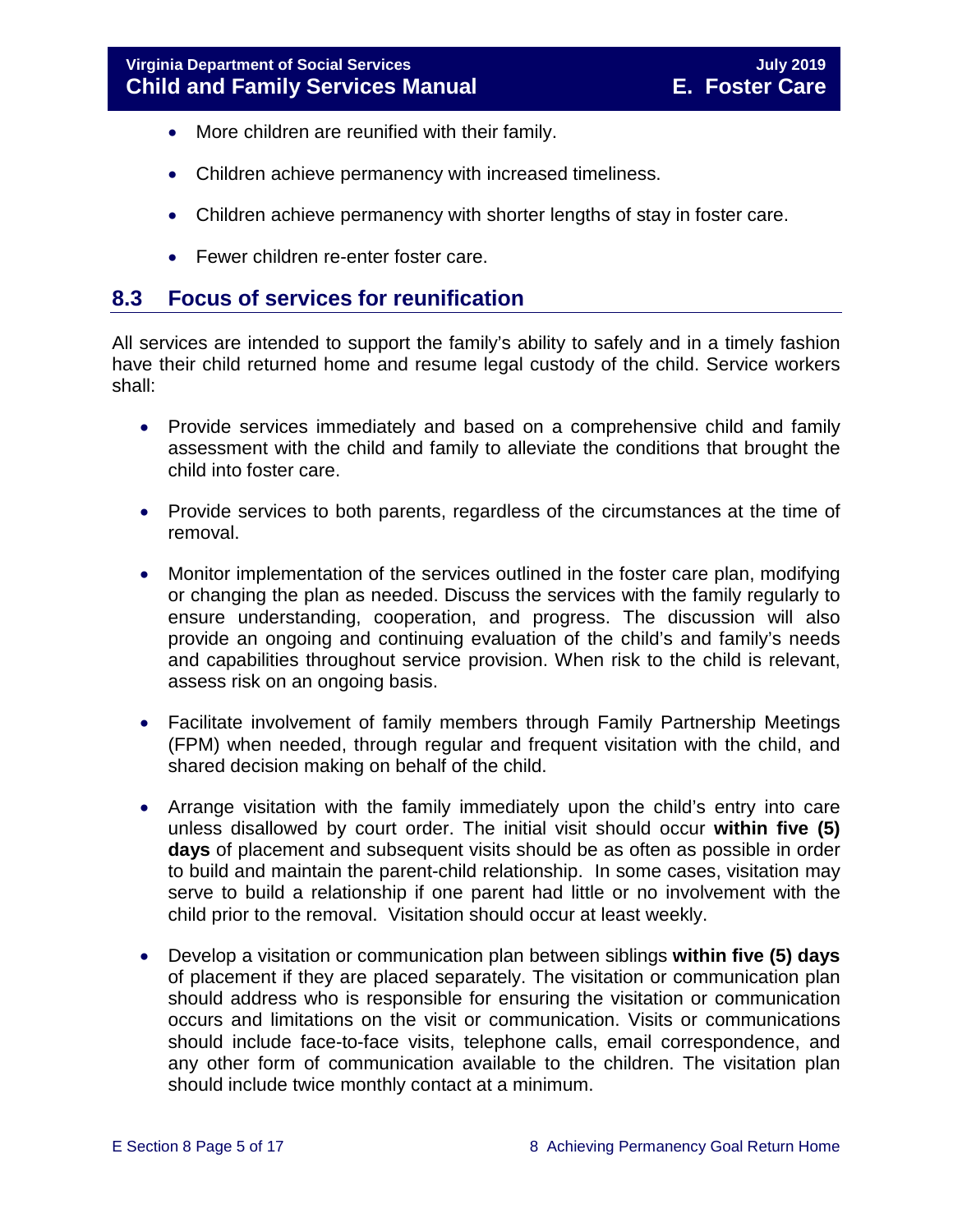- Maintain contact between the child and the parent(s) or prior custodians who are incarcerated or in a treatment program, unless the court has restricted contact.
- Obtain a court order approving any restrictions or termination of visitation.
- Provide services to meet the needs of the child in fully approved and, when required, licensed settings until the child is returned home.
- Involve private service providers in meetings, progress reviews, case planning, FPMs and other meetings to determine the child's and family's progress and ongoing need for services.
- Maintain regular contact with private service providers to determine the appropriateness of services delivered by the provider.
- During trial home visits and upon initial return home prior to transfer of legal custody to the parents, provide appropriate support services for the child and family to prevent the child from returning to care.

# <span id="page-5-0"></span>**8.4 Assessing for Return Home**

The assessment process is a crucial element in permanency planning. When deciding whether to recommend to a court that children in placement should be returned home to their parents' care, the LDSS should convene a FPM (see [Section 2.9](https://fusion.dss.virginia.gov/Portals/%5bdfs%5d/Files/DFS%20Manuals/Foster%20Care%20Manuals/Foster%20Care%20Manual%2007-2019/section_2_engaging_the_child_family_and_significant_adults.pdf#page=19) of this chapter) where team members consider whether:

- The parents have made reasonable progress in correcting the conditions that led to the removal of their children from the home.
- The parents have achieved the outcomes of the foster care plan in such a manner that the conditions determined essential to the child's safety and wellbeing have been met.
- The family is ready to be reunified.

A FPM should be scheduled when the risk level is reduced and parental progress and ability to protect and provide safety for the child is recognized. The team determines if the child can safely return to his or her own family and a reunification meeting should be held before overnight visits begin. Meetings shall be scheduled at a time and place where parents and other partners can attend.

The comprehensive child and family assessment process (see [Section 5](https://fusion.dss.virginia.gov/Portals/%5bdfs%5d/Files/DFS%20Manuals/Foster%20Care%20Manuals/Foster%20Care%20Manual%2007-2019/section_5_conducting_child_and_family_assessment.pdf) of this chapter) and discussion of reunification should address the following issues:

• What safety issues were identified upon the child's entry into foster care and what changes have been made in the home to decrease ongoing risks to the child's safety? Have any new risks to the child's safety been identified after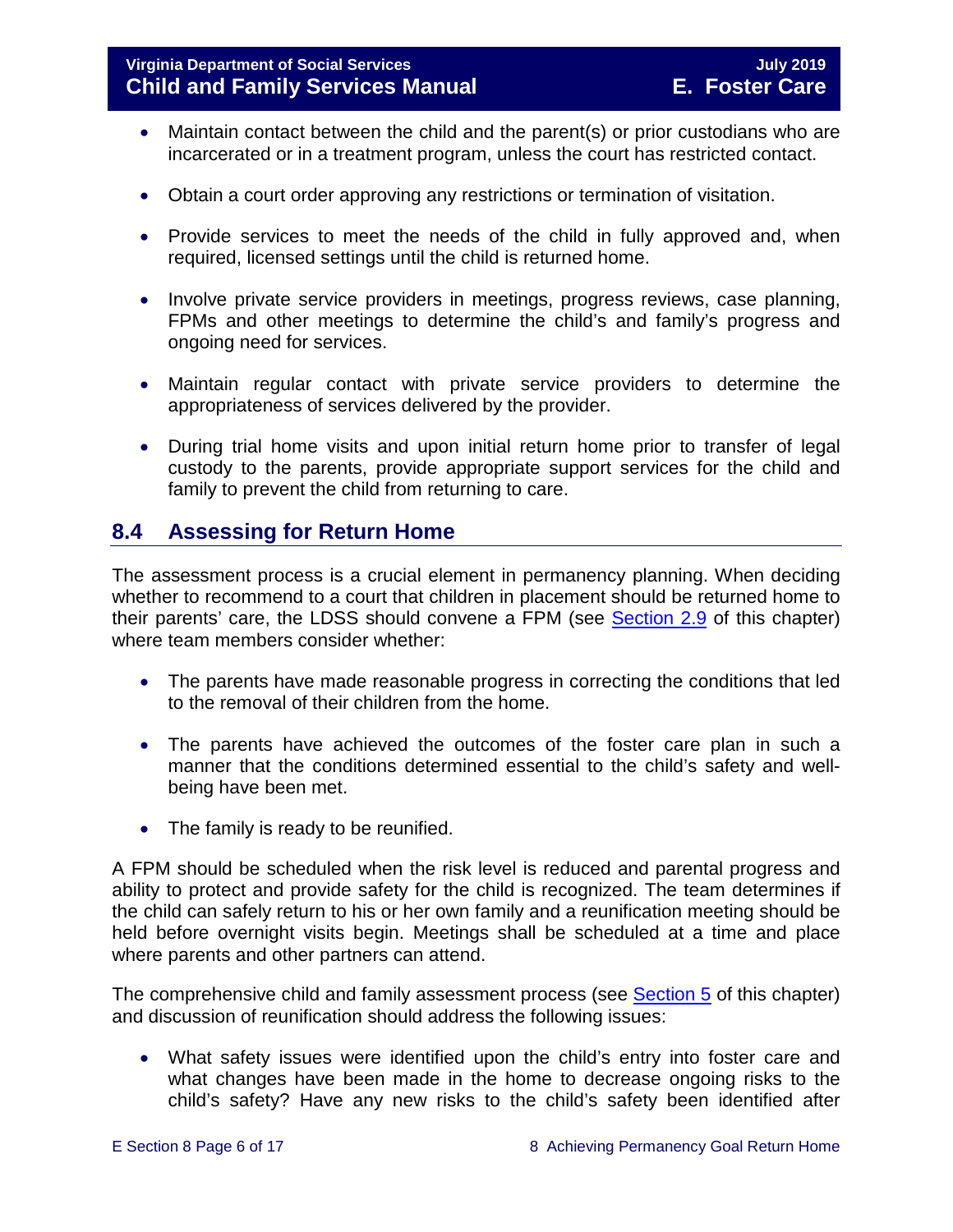removal and how have those risks been addressed? (The LDSS may use a safety assessment tool to assist in determining the safety risks in returning the child home.)

- How has the problem that led to the maltreatment been addressed and resolved?
- How have the parents/prior custodians completed the tasks required of them in their service plan? Were the tasks relevant to the family's problems and risk/safety concerns?
- What are the characteristics, needs, and behaviors of the children returning home? Have the children dealt with feelings about separation and if so, how? How have the parents demonstrated their understanding of and willingness/ability to address their children's ongoing needs?
- Do the parents have their own support system? Will they realistically use this support system, especially in times of crisis? Who does the support system consist of? What role are those individuals willing to assume in order to provide a safety net for the family?
- In what manner will the children be returned home? If the family has more than one child in care, will they all be returned home at the same time or will they be returned in gradual stages to allow for an adjustment period of both children and parents?
- What does the family need before the children return home and does the family need assistance obtaining these services?
- Has visitation between the child and family been successful and increased in length and frequency, with reduced supervision?
- Have arrangements been made to see that the child and family are adequately monitored and supported, both during and after the child is returned home, until the court returns legal custody to the family or prior custodian and the case is closed?
- Is there a service plan/aftercare plan that addresses the health, safety, and wellbeing of the child and family? Do all parties have a copy of the plan, including the court? Does the worker need to request the court order continue supervision once the child is returned home?
- Have criminal background checks been completed on the primary caretakers and all other adults in the home prior to beginning visitation and prior to returning the child home? How do the results of the background check affect the decision about reunification?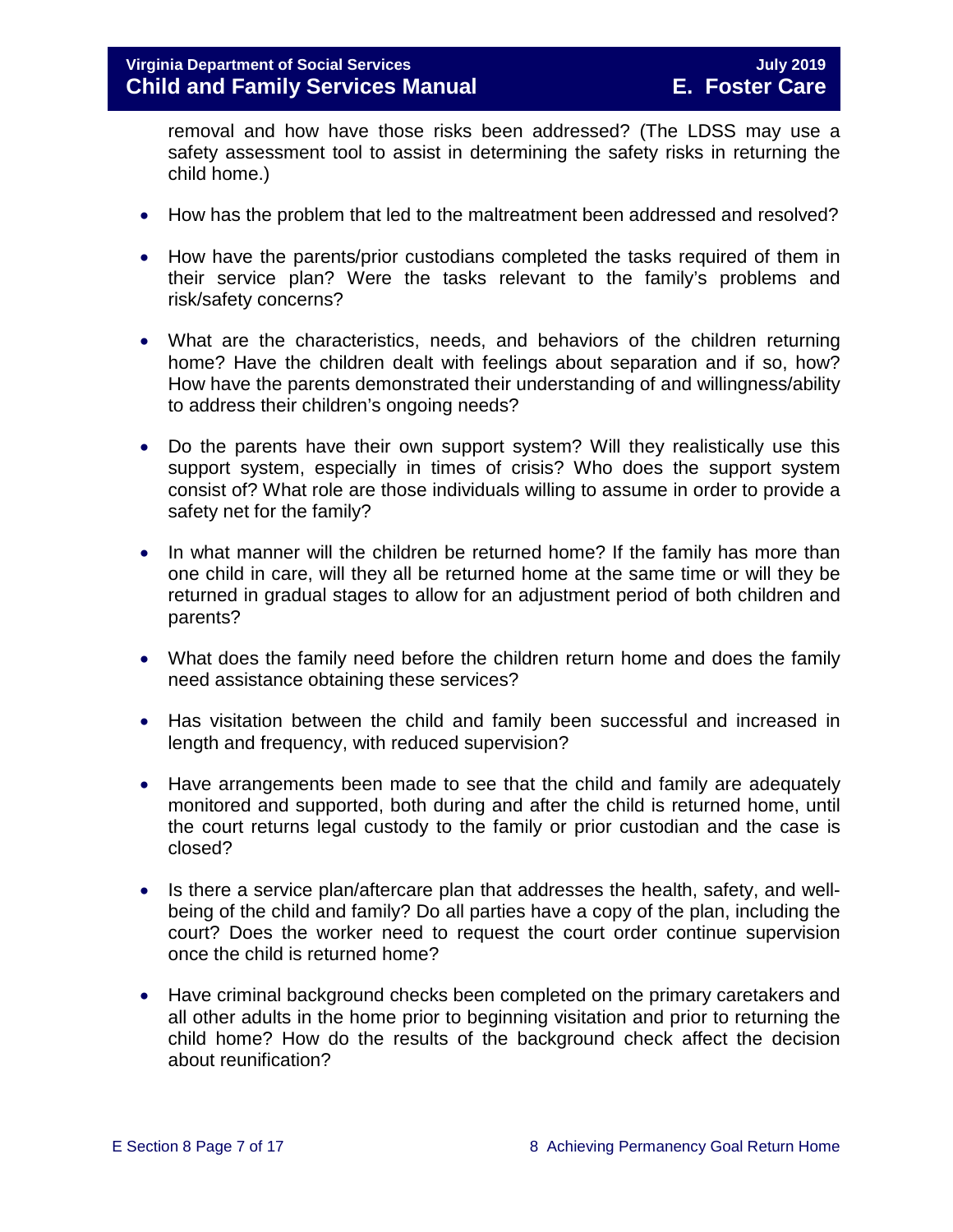# **Virginia Department of Social Services July 2019 Child and Family Services Manual E. Foster Care**

If the individuals involved in the FPM have addressed their perception of the family's readiness for reunification, the role other partners will play in aftercare services and monitoring, and the consensus is that return home can safely be achieved, a target date will be set. Any additional expectations will be discussed and documented as part of the aftercare plan as needed.

# <span id="page-7-0"></span>**8.5 LDSS efforts to support reunification**

*For cases with the goal of reunification, the service worker shall have face-to-face contact with the birth parents or prior custodians at a minimum of once every two months and at every critical decision-making point throughout the case (*§ *[63.2-906\)](https://law.lis.virginia.gov/vacode/63.2-906).*

Reasonable efforts to support reunification by the LDSS include:

- Diligent efforts to locate and involve relatives, both maternal and paternal, and other significant individuals in supporting the goal of reunification were made and are documented.
- Services included in the case plan and provided to the child and family reflect a comprehensive assessment of all needs of the child and family. This includes the household of both parents, regardless of the circumstances at the time of removal.
- Services included in the case plan shall be clearly connected to the child and family's needs in order to improve the conditions in the parent's home to facilitate the child's safe return to his own home or if not possible, will facilitate the permanent placement of the child;
- Clear indication exists that the LDSS actively and repeatedly sought input from the child, family, other relatives, and significant individuals in making decisions.
- Clear written documentation exists of how services have been utilized and affected the parents' behavior or skills.
- Actions to facilitate frequent visitation, implement other kinds of contact between the child and parents, siblings, other relatives, and individuals significant to the child occurred and are documented.
- As a result of an ongoing assessment process, additional services needed to make return home possible are documented and were provided.

Reasonable progress on the part of the parents may include:

• Increased capacity to parent and to assure the child's health and safety as demonstrated by regular parent-child visits that meet the goals of the visit, appropriate involvement in assuming more parental responsibilities (e.g., doctor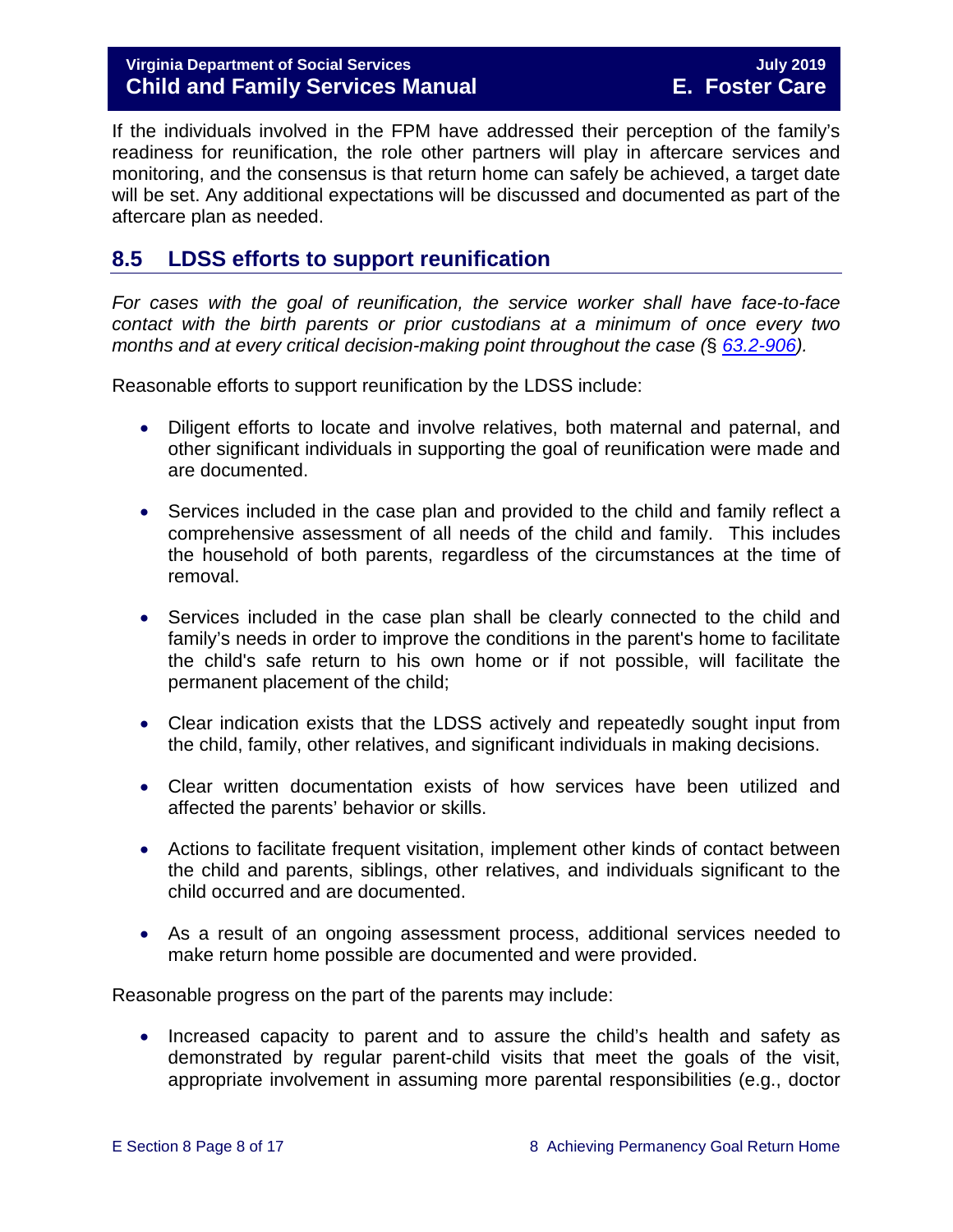# **Virginia Department of Social Services July 2019 Child and Family Services Manual E. Foster Care**

appointments, parent-teacher conferences, group therapy, involvement in recreational activities, better financial management).

- Demonstrated ability to care for themselves so that they can meet the needs of the child. This may include working with the foster parent as a partner in modeling appropriate parenting skills.
- Demonstrated improvement in parental choices, decisions, and relationships, which lead to a safer and healthier environment for their children.
- Participation in recommended services and demonstration of change, such as improved parenting and participation in counseling sessions.
- Acceptance of responsibility for maltreatment of the child and demonstration of empathy for the impact of the effects of the maltreatment on the child.
- Establishment of an ongoing support network consisting of other family members, neighborhood or community, church, etc.

A lack of reasonable progress on the part of the parents to correct conditions that led to the removal of the child and other good reasons to consider alternatives to return home may include:

- An ongoing pattern as a perpetrator or a victim of domestic violence and refusal to participate actively in treatment services, or initiation of new relationships in which there is violence.
- Continued residence with someone dangerous to the child and refusal to separate after having been advised of the dangers.
- Failure to remedy with assistance housing or housekeeping standards that are a threat to health or safety or to seek economic resources when lack of resources is a major barrier.
- Continuing to miss visits with children, coming late for visits, or while visiting, appearing uninterested or openly rejecting the child or being abusive or continually upsetting children during visitation by verbal abuse, eliciting guilt, or by making unrealistic promises.
- Restricted ability to parent due to a behavioral, mental, or developmental disability that impedes the individual's ability to serve as the primary caretaker for the child.
- Failure to make efforts, or inability to demonstrate the skills necessary, to ensure the health and safety of the child.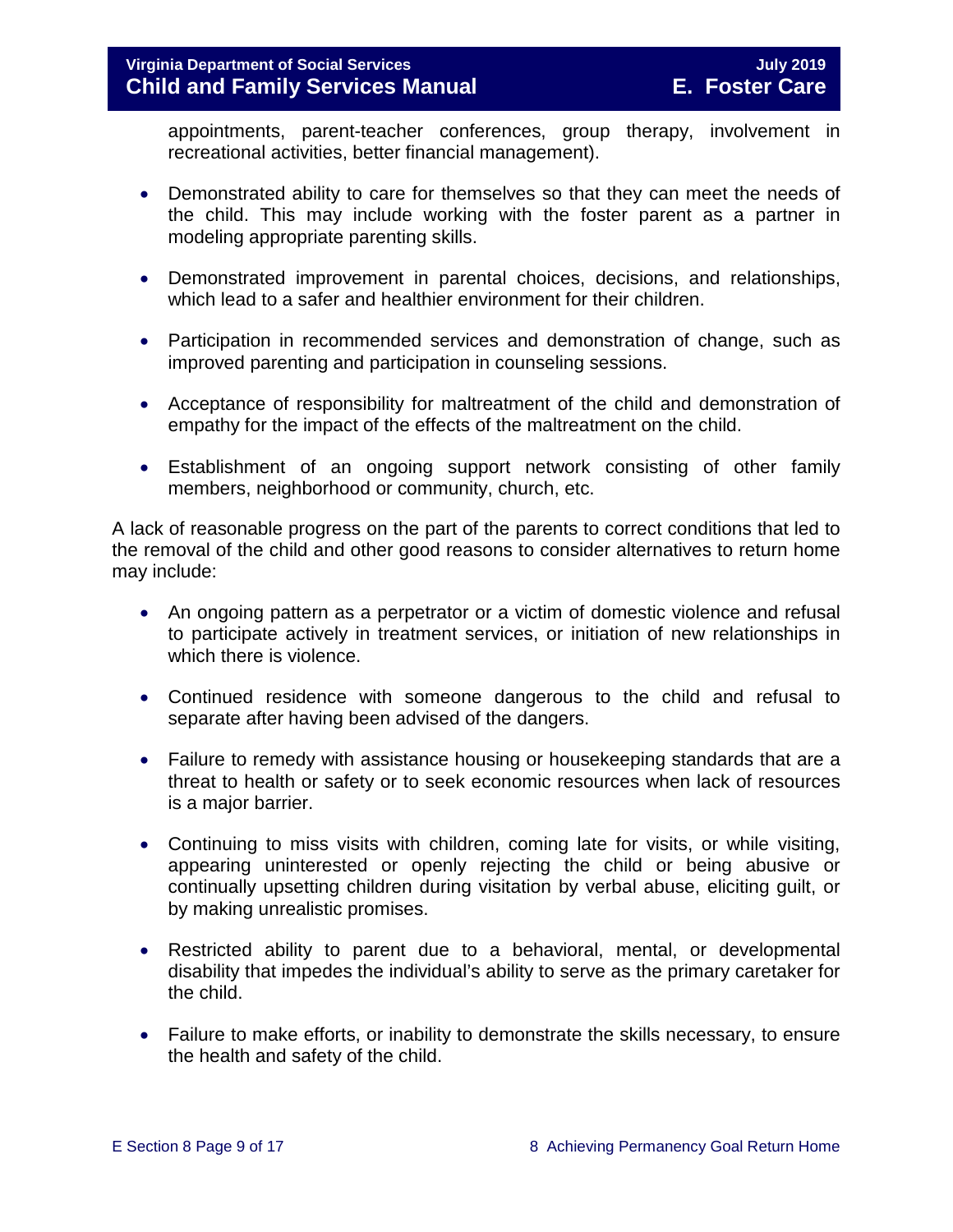- A lifestyle centering on drugs/alcohol and an addictive pattern that clearly prevents the ability to adequately parent.
- A previous birth to a subsequent substance-exposed infant or having other children who have been in foster care for 12 months or more and attempts to reunite have been unsuccessful (by themselves, these are NOT an indication of inability to be reunified with another child).
- Continuing to miss appointments, canceling appointments, or failure to be involved in treatment.
- Failure to fulfill the tasks outlined in the service plan, cooperate with the provision of the service plan, or meet conditions established by the court.

# <span id="page-9-0"></span>**8.6 Reunification services and service planning**

When the court approves the goal to return the child home, the foster care plan will focus on safe reunification. The foster care plan should:

- Be developed with the participation of the parent, the child whenever possible even if under the age of 12, other relatives, and other individuals identified by the family as significant to their or the child's support system, if appropriate. Youth age 14 and older shall be part of the team and be provided with the opportunity to choose up to two (2) members to be part of the team who are neither a foster parent of nor a case/service worker of the youth to be part of the team. [\(P.L. 113-](https://www.congress.gov/113/plaws/publ183/PLAW-113publ183.pdf) [183\)](https://www.congress.gov/113/plaws/publ183/PLAW-113publ183.pdf)
- Specifically address child, family, and support system strengths and how these strengths will be used to correct the conditions that led to the removal of the child.
- Specifically address problems/needs or barriers to reunification and how these barriers might be addressed using previously identified strengths.
- Develop clear expectations of each party of the intended result of the service or activity.
- Include concrete and comprehensive services and activities that shall be in place immediately prior to and following the actual return home of the child.
- Ensure accountability on the part of the LDSS, the parents, and placement providers by documenting the responsibilities of and the services to be provided to each of the parties.

Services designed and documented in the foster care plan shall address: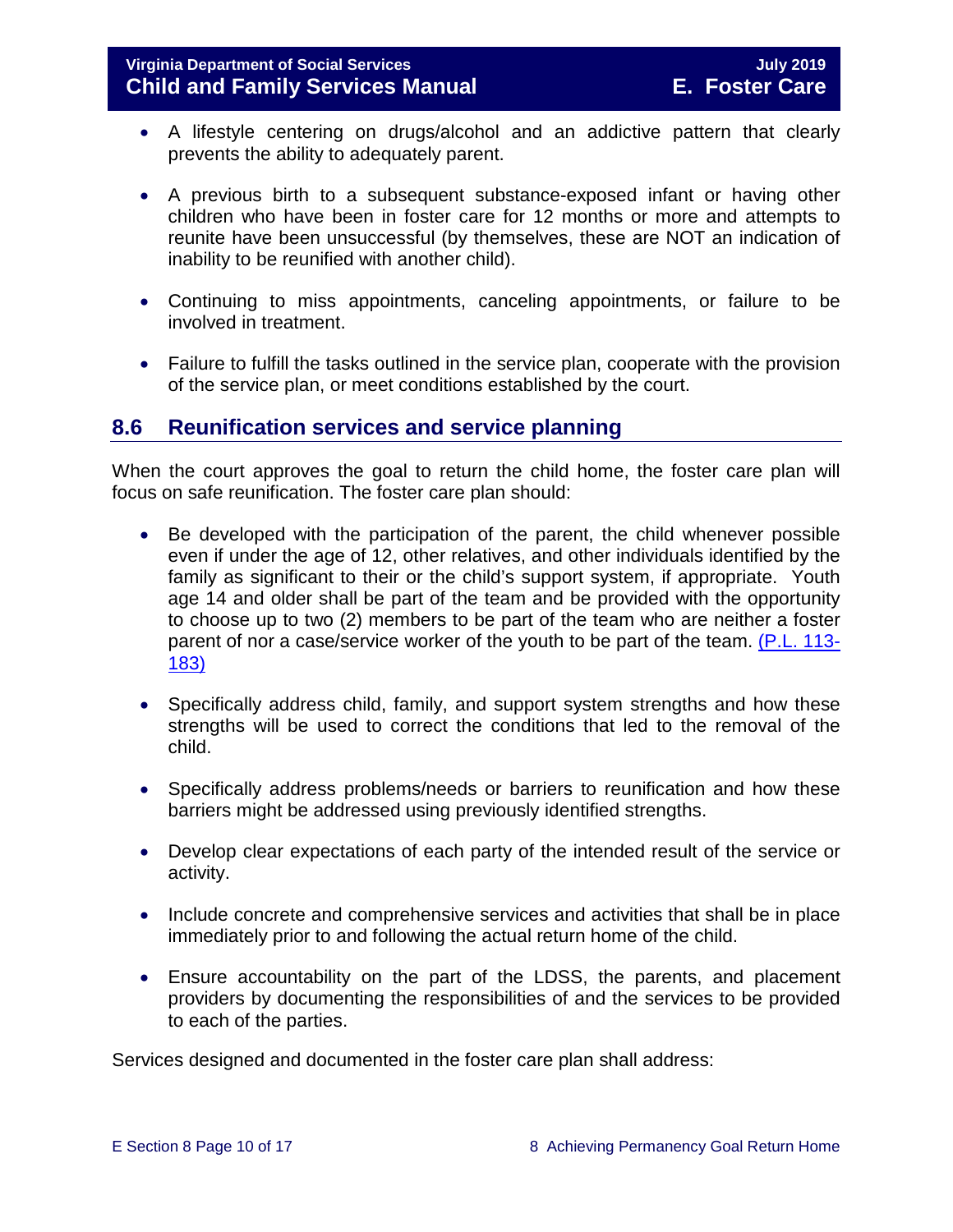- The child's health, safety, and well-being needs that were identified during the assessment process.
- The family's strengths and needs in relation to meeting the child's needs and in terms of additional services and support required by the parent to safely maintain the child at home.
- A description of what actions the family/custodian, other members of the family, and the parents/custodians social support network, service worker, temporary caregiver, and others will take to meet the needs of the child to achieve the goal of Return Home and maintain safety and stability for the child once returned home:
	- o Identification of those persons the parent and child can call on for support following the return home of the child.
	- o Identification of supportive services that will be provided and by whom, after the child is returned home (such as child care).
	- o A description of how the child's medical and educational needs will be met after the child is returned home.
	- o Identification of any additional interventions and services that will be provided to the family, the caregiver, and the child in order to meet the child's needs and achieve and maintain permanency.

A copy of the concurrent permanency plan should also be provided to the parent.

## <span id="page-10-0"></span>**8.6.1 Preparing the parents for reunification**

Workers should make sure parents consistently understand their role in achieving reunification and remind them that their attendance and participation in all FPMs, staffings, and case planning meetings is critical.

The services and the way they will be delivered should be determined as a result of the ongoing assessment process and FPMs. Parents should be encouraged and supported to discuss their concerns and questions regarding the child's return home. The focus of services should include, but is not limited to:

• Discussion of all visits between the child and parents, focusing on observations of parent/child interactions by the service worker or others who may have been present for the visit. Parents' concerns, questions, and perceptions about the visit and their interaction with their child should be discussed.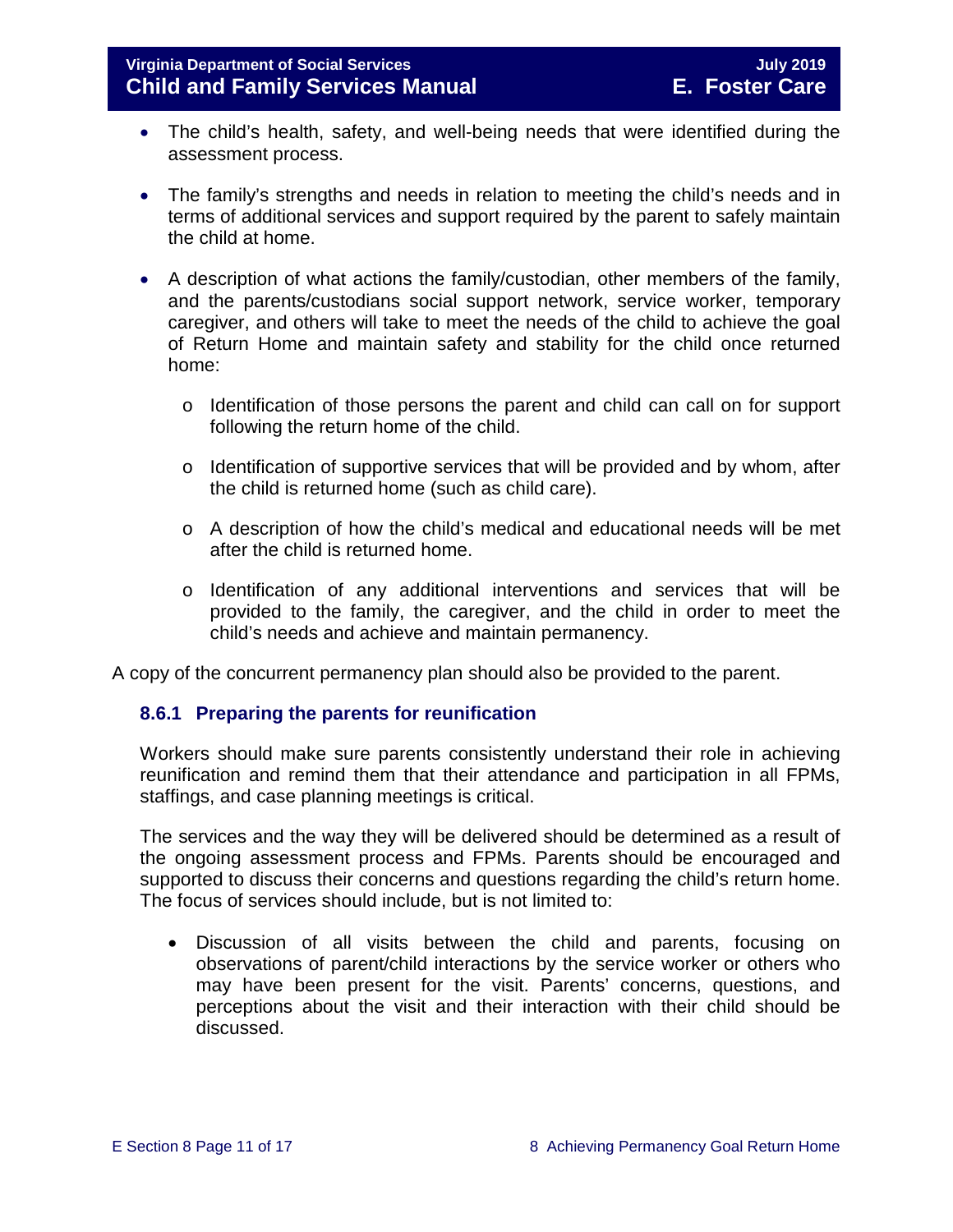- Using trial home visits with clearly identified goals and in-home monitoring and services to help the parent(s) provide safe, daily care of the child (see [Section](#page-12-1) 8.6.5).
- Discussion with the parents about the date and timing of the child's return. This should include ongoing discussion of planning for the child's daily routines, education, health care, etc., as well as how the parent(s) plans to deal with conflicts, the child's feelings about returning home, and any other areas of concern.
- The need for specific aftercare services to support gains made by the child and parents.
- Specific role of other individuals and groups designated as part of the family's social support system.

# <span id="page-11-0"></span>**8.6.2 Preparing the child for returning home**

Although a great deal of emphasis is placed on activities with the parent when the service worker is preparing to reunify the family, this is also an important time for the child. The service worker should spend time with the child to determine his position on reunification. If reunification is in the best interest of the child, the service worker will begin to prepare him for return home by:

- Informing the child of the targeted date for reunification while being aware of the child's ability to understand what this means.
- Explaining to the child that his parents are working to have him return by the target date, but that sometimes things happen that may change that date.

All adults involved with the child should be having clear, age appropriate discussions with the child about the plans for return home and what the child can expect. These discussions should assist the child with identifying those people whom he can call for help, where he will be attending school, and other important facts. The child should be given the opportunity to work through feelings of separation from, and the loss of, the foster parent/relative caregiver, school, and neighborhood friends, teachers, and significant others.

## <span id="page-11-1"></span>**8.6.3 Preparing the youth for returning home**

Youth should be collaborators in the reunification process with their family and the service worker. Working toward reunification with a youth requires that the youth become an active participant in the process of reunification. The decision to reunify a youth with his family should be made on a case by case basis through comprehensive assessments involving the youth and the family. Youth should have a voice in the development of the case plan to facilitate reunification since often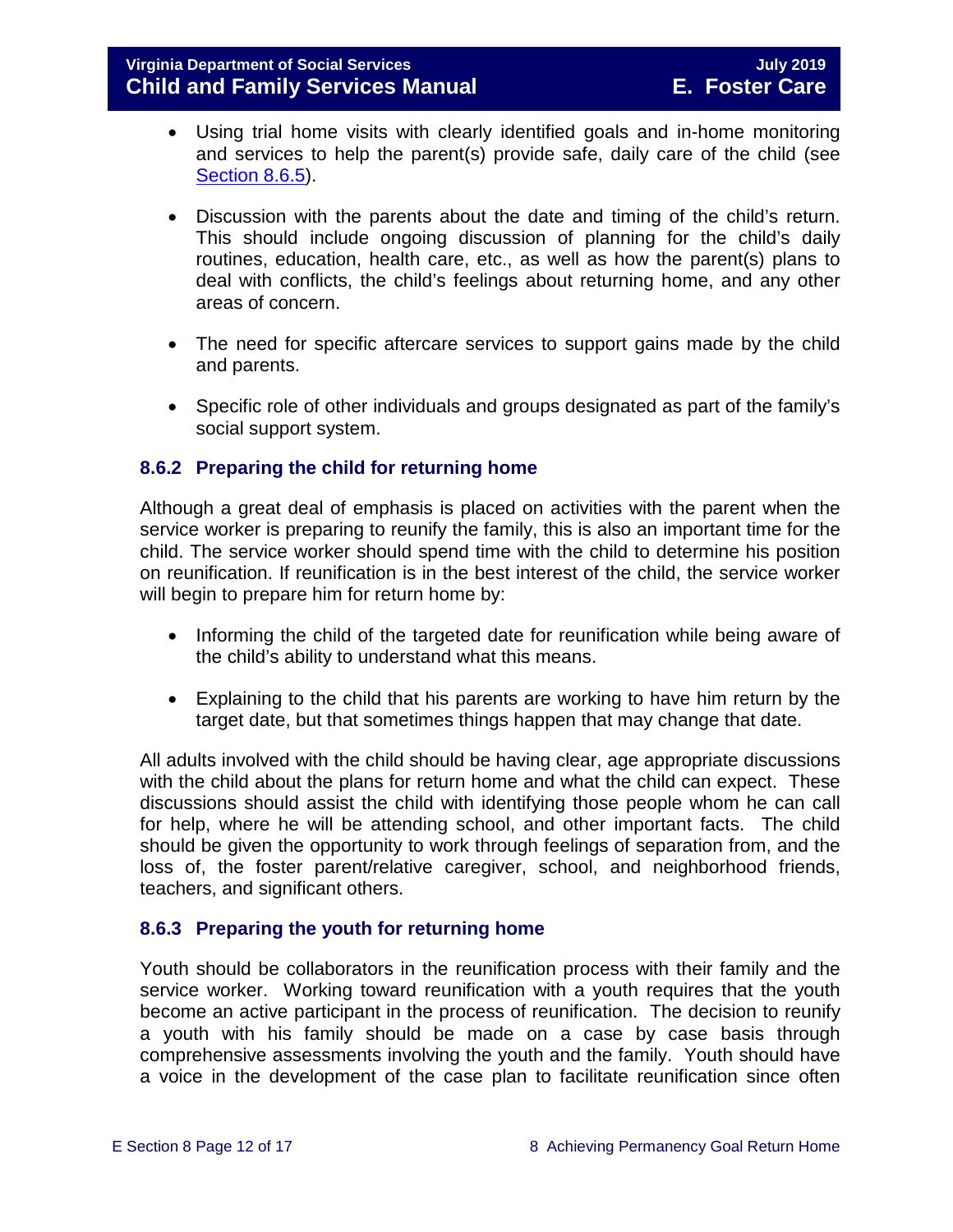youth will have knowledge to assist the service worker in identifying needed appropriate and effective services for the family.

Depending on individual family dynamics the youth or the family may express concern about reunification. The service worker should facilitate discussion and provide appropriate forums such as family therapy, FPMs or the youth's service planning meeting to allow the youth and family to explore and process these feelings.

The service worker shall engage the youth, members of the youth's family, other professionals involved with the youth or family, supportive adults (identified by the youth) and extended family to identify preventive services and supports that the family may need to prepare for the discharge of the youth from foster care. These supports should be identified for the specific youth and family. The services may include peer support groups, family mediation programs, tutoring and other academic supports, vocational training, community mental health programs and connections to community programs that will assist the youth in the acquirement of independent living skills for successful adult living. Often the youth will want to maintain connections made while in foster care with friends, foster parents or activities in which the youth participated. The team should be creative in identifying and developing methods of communication that will allow the youth to maintain those connections which are in his best interest.

Families will need support and encouragement to sustain reunification efforts with the youth. The youth will also need support, encouragement, and follow-up after they have become reunified with their families. These pre and post reunification services are a critical element for supporting the permanency outcome of reunification for the youth.

## <span id="page-12-0"></span>**8.6.4 Preparing the caregiver/foster parent for reunification**

Service workers should spend some time with the caregiver/foster parent to discuss their feelings of separation and loss and help them successfully prepare themselves and the child for reunification. Some caregivers may want to stay in touch with the child after he returns home. Contact with the caregiver after return home is a consideration that requires supervisory consultation. Some children may find this confusing while others may benefit from continued contact.

The caregiver should make a list of the child's daily activities and routines and other relevant information for the birth parents to smooth the child's transition home.

## <span id="page-12-1"></span>**8.6.5 Beginning visits and trial home visits**

Trial home visits are to be with the prior custodian(s) from whom the child was removed or birth parents. The child may be placed on a trial home visit with either birth parent, regardless of the circumstances at the time of removal. It is used as a final step in the preparation of return of custody to that parent or custodian. A trial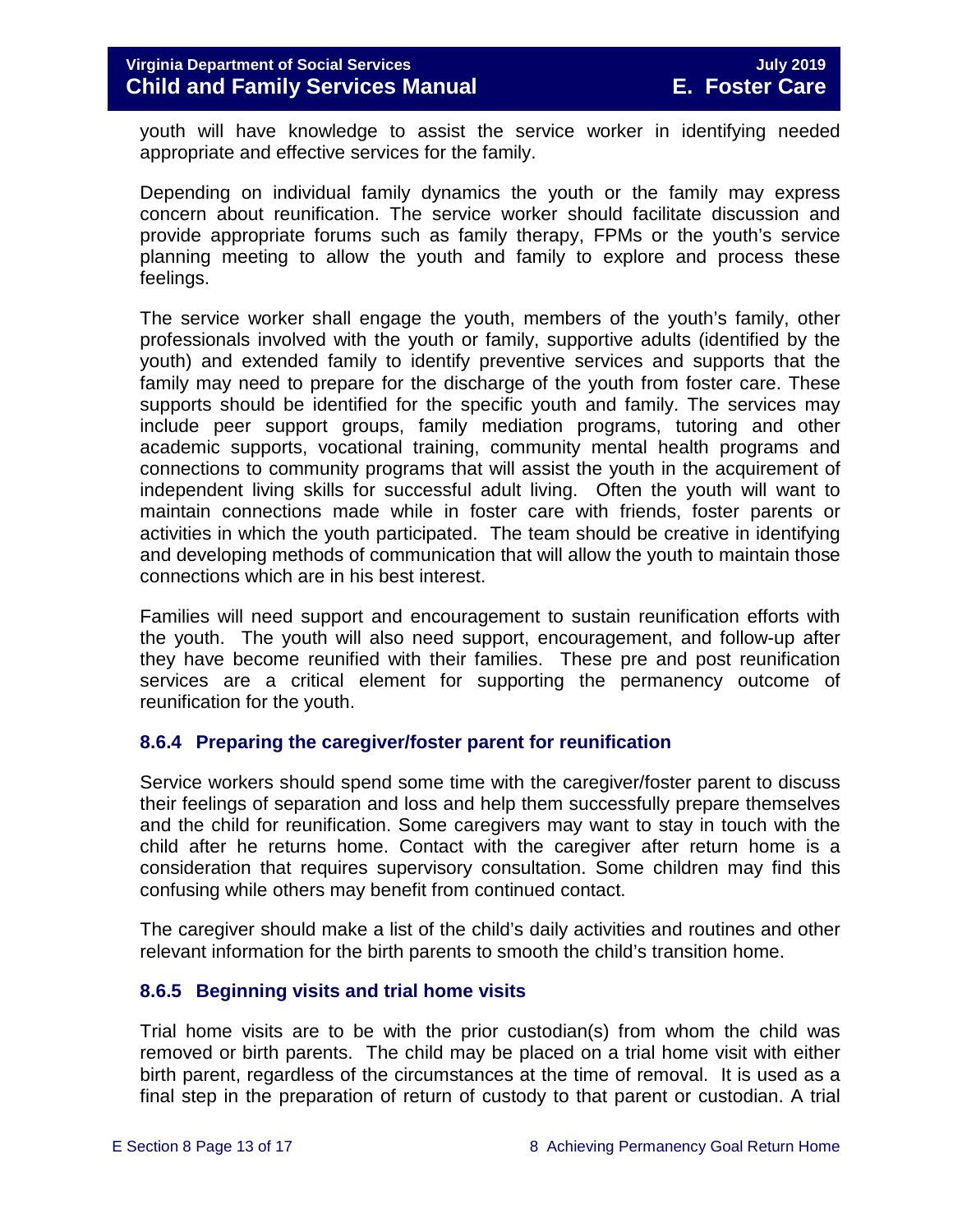home visit should not exceed six (6) months. If there is a documented reason for an extension beyond six (6) months for the trial home visit, this extension shall be approved by the court.

Preparations for overnight visits and ultimately reunification shall include the following service worker activities:

- Safety.
	- o **Background Checks**. Prior to beginning overnight visitation with parents or previous custodians in preparation of a trial home visit, a background check should be completed on the primary caretakers to whom the child is being returned and on all other adults residing in the home in which the child is to be returned. Background checks shall be completed before the trial home visit begins  $(\S$  [63.2-901.1\)](http://law.lis.virginia.gov/vacode/63.2-901.1/). The components of the background check include:
		- A written statement of affirmation disclosing whether or not the individual has a criminal conviction or is the subject of any pending criminal charges within or outside of the Commonwealth and whether or not the individual has been the subject of a founded complaint of child abuse or neglect within or outside the Commonwealth.
		- A national fingerprint criminal history record obtained through the Central Criminal Records Exchange to the Federal Bureau of Investigation and a search of the Sex Offender registry (which is included in the national criminal background check).
		- A search of the child abuse and neglect registry maintained by any other state pursuant to the [Adam Walsh Child Protection and](http://www.gpo.gov/fdsys/pkg/PLAW-109publ248/html/PLAW-109publ248.htm)  [Safety Act of 2006,](http://www.gpo.gov/fdsys/pkg/PLAW-109publ248/html/PLAW-109publ248.htm) (Pub. L.109-248), in which a prospective parent or other adult in the home has resided in the preceding five years.

For more information on conducting background checks, see the [Office of](https://fusion.dss.virginia.gov/lp/LP-Home/OFFICE-OF-BACKGROUND-INVESTIGATIONS)  [Background Investigation\(](https://fusion.dss.virginia.gov/lp/LP-Home/OFFICE-OF-BACKGROUND-INVESTIGATIONS)OBI) page on *Fusion*. If significant time has passed between the search and the child's return home, a second search should be conducted close to the date of return home to ensure the receipt of accurate information on the adults in the home. It should be noted that the letter received regarding the background check on another adult in the home will say either "approved" or "not approved". This is due to the way OBI runs the check when the adult is not the birth parent and OBI's determination is reflective of whether this adult could be approved as a foster parent, and should not be solely used to make the decision about a trial home visit. The agency should use the information to make an informed decision regarding the child's return home.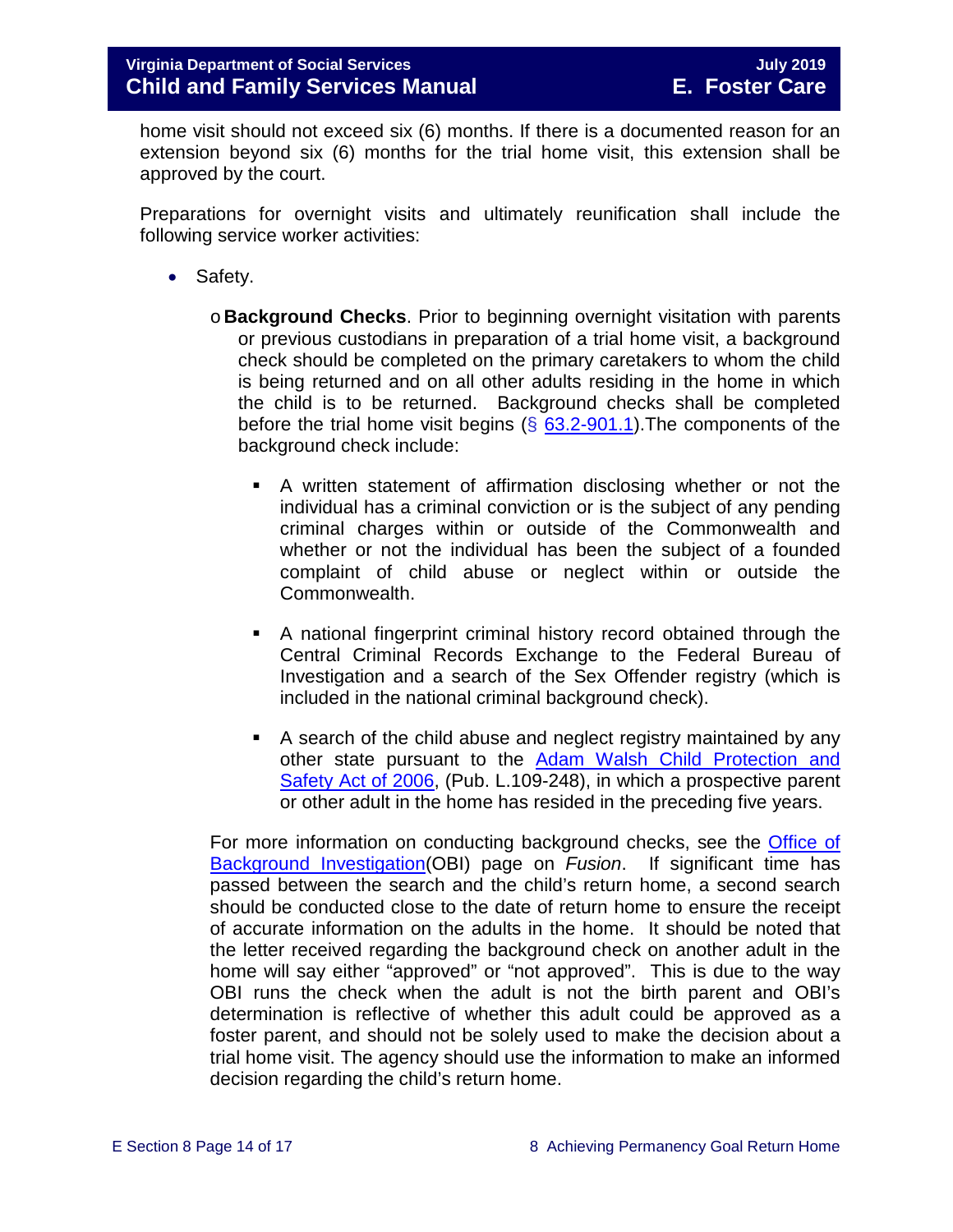The results of the criminal background check do not prohibit the agency from reunifying the child with the parent. The standards set in  $\S$  [63.2-901.1,](http://law.lis.virginia.gov/vacode/63.2-901.1/) Code of Virginia, are specific to approving a foster parent. However, the agency shall notify the court of the results of the complete background checks and include the findings in the criminal background checks when assessing the home for safety.

- o **Safety Assessment**. A safety assessment shall be completed before the return home of the child, when the child was removed due to abuse and/or neglect. Documentation on all assessments shall be included in the case record or OASIS including the initial child protective service risk assessment. The initial risk assessment provides a baseline for evaluating progress or lack of progress. The specific risk issues identified in the initial assessment will be reevaluated throughout the case. Documentation regarding these issues will be addressed in the assessment that is completed prior to beginning visits or trial placement.
	- oA new safety assessment shall be completed prior to the child returning home based on current home situations. The service worker will, unless otherwise documented, communicate monthly with individuals who provide services and support to the parents and child in order to obtain information and observations about the ongoing safety of the child. Such professionals and individuals may include social service providers, school or child care personnel, health care providers, and any other collateral contacts the service worker deems appropriate. Before beginning visits or conducting a trial home visit, the service worker will explain to the parent the need for continued communication with all parties. Contact information will be included in the case record as documentation regarding the continued safety of the child in the home.
	- o**Education**. During the trial home visit, the service worker will meet with the child's current teacher and obtain a school report. The teacher should be informed that reunification is imminent and be encouraged to report any observations or concerns about the child to the service worker. If the child will be attending a new school after reunification, arrangements will be made for the transfer of education records. The service worker should follow the Best Interest Determination Process and ensure that the child has school stability and there is no gap in schooling. The service worker and the parent will meet with the child's new teacher. If the child is pre-school age, the service worker will assist the parent in enrolling the child in a program such as early education or child care.
	- o **Health**. The service worker will discuss with the parents how the child's health care needs will be met after the child is returned home, and identification of a health care provider to serve the child after return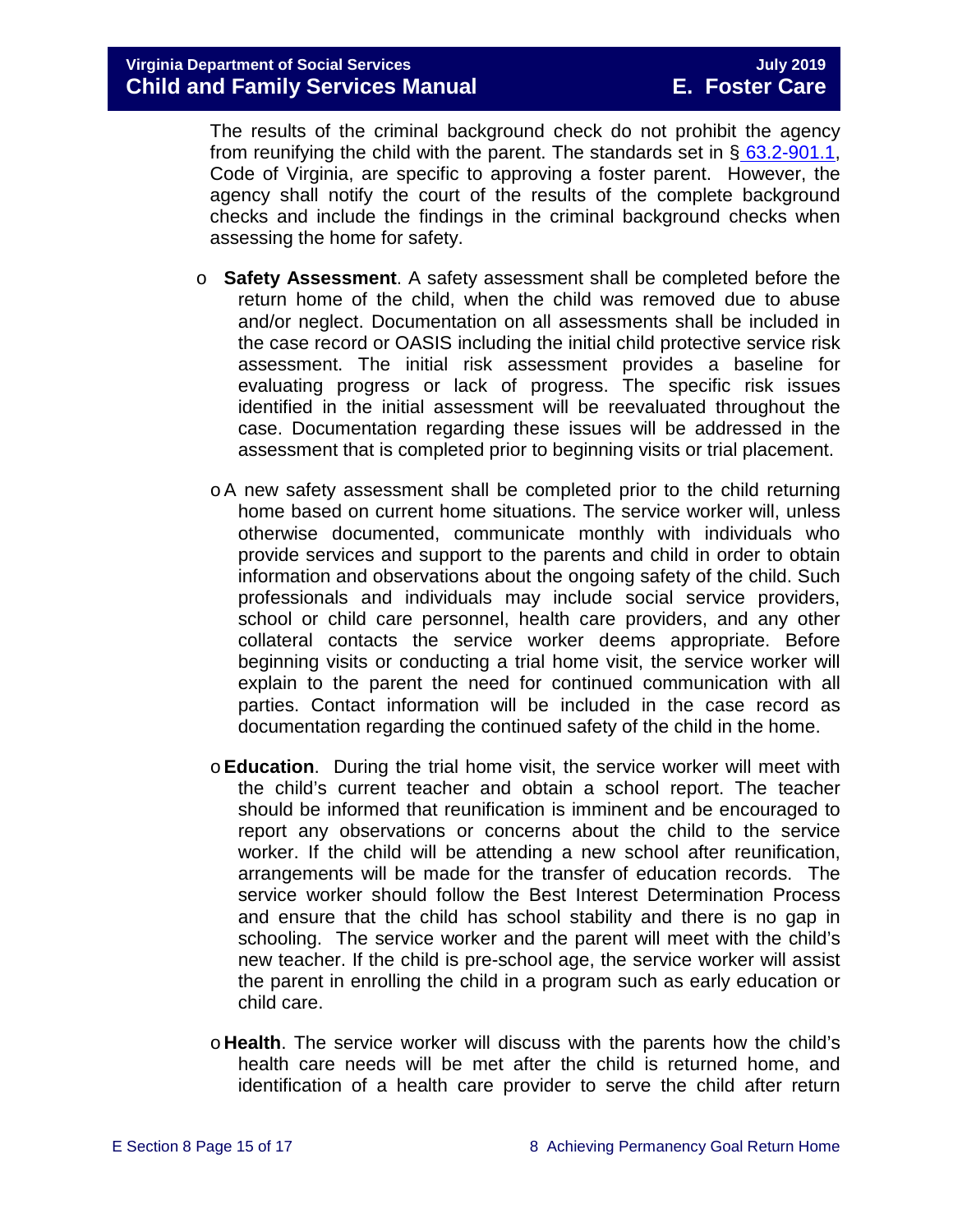home will be discussed. Other resources that the family can use to assist in meeting health care needs such as the Department of Health, FAMIS, or the Department of Medical Assistance, will also be discussed. Discussion about health needs and issues will be documented in OASIS and the foster care plan.

# **8.6.5.1 When a child receives SSI and is on a home visit**

When the LDSS is the representative payee for the child's SSI or SSA benefits and the child is on a home visit, the LDSS may assist the parent in providing for the child in the home. The supervisor may authorize a check to be sent to the parents on behalf of the child to pay for the child's care. The transaction shall be documented and include a recommendation from the service worker, approval by the supervisor, authorization from a 3rd party (LDSS director or finance staff with designated authority) and a notation in the payment record of the payment amount.

#### <span id="page-15-0"></span>**8.6.6 Contacts and visits following reunification**

The service worker should communicate **at least monthly** with those professionals and individuals who provide services and support to the parent and child in order to obtain information and observations about the ongoing safety and well-being of the child. Such professionals may include social service providers, school or child care personnel, health care providers, and any other collateral contacts the service worker deems appropriate.

During all contacts following reunification, the service worker should see the child outside the presence of the parent as well as with the parent.

- **First-month contact**. Following the return home of a child who has been in substitute care, an initial face-to-face contact with the child and parent should be made via a visit in the home by the assigned service worker **within 24 to 72 hours** after the child returns home. The timing of the visit will be based upon the safety assessment completed when the child is returned home.
- **Ongoing contact**. Frequency of contacts subsequent to the first month of reunification should be determined by the worker's ongoing assessment of the child's safety and the family's need for ongoing monitoring, support, and service provision. Frequency of contacts and intervention should be determined by the family, service worker, supervisor, child, and other involved individuals (e.g., in-home counselor, mentor, relatives).

While the child is in the custody of the LDSS, visitation shall occur monthly and be recorded in OASIS. Unannounced visits should also be considered.

• **Assessing progress and planning for termination of custody**. Frequently, the child's return home increases the family's stress level by placing